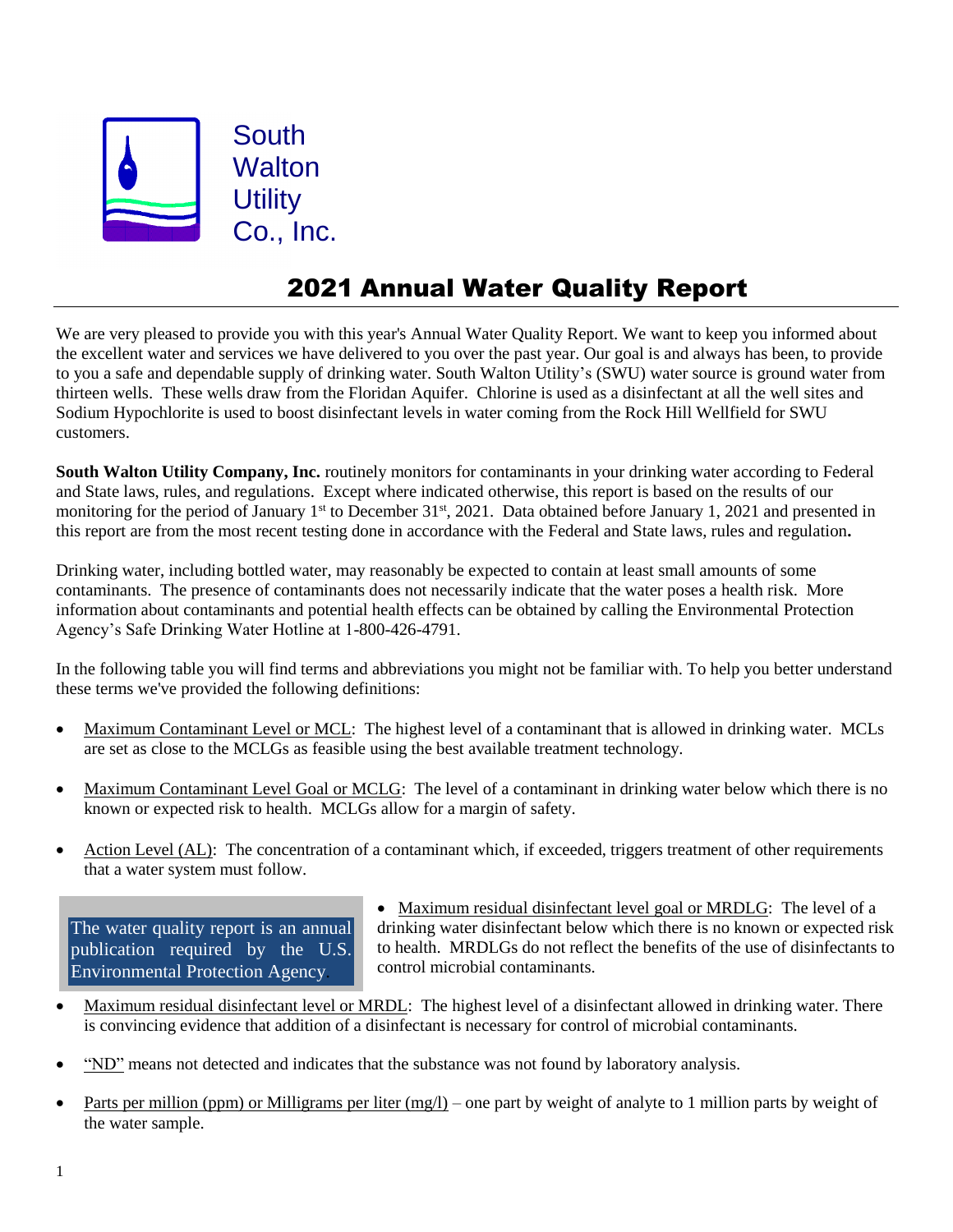- Parts per billion (ppb) or Micrograms per liter  $(\mu g/l)$  one part by weight of analyte to 1 billion parts by weight of the water sample.
- Picocurie per liter  $(pC_i/L)$  measure of the radioactivity in water.

## 2021 CONTAMINANTS TABLE

| <b>Contaminant and Unit</b><br>of Measurement      | Dates of<br>sampling<br>(mo./yr.) | <b>MCL Violation</b><br>Y/N | Level<br><b>Detected</b> | Range of<br><b>Results</b> | <b>MCLG</b> | <b>MCL</b> | <b>Likely Source of</b><br><b>Contamination</b> |  |  |
|----------------------------------------------------|-----------------------------------|-----------------------------|--------------------------|----------------------------|-------------|------------|-------------------------------------------------|--|--|
| <b>Radioactive Contaminants</b>                    |                                   |                             |                          |                            |             |            |                                                 |  |  |
| Alpha emitters $(pCi/l)$                           | 6/17, 11/17                       | N                           | 3.9                      | $ND-3.9$                   | $\Omega$    | 15         | Erosion of natural<br>deposits.                 |  |  |
| Radium $226 + 228$ or<br>combined radium $(pCi/L)$ | 6/17, 11/17                       | N                           | 2.6                      | $0.4 - 2.6$                | $\Omega$    | 5          | Erosion of natural<br>deposits.                 |  |  |

| <b>Inorganic Contaminants</b> |       |             |      |                |                |                |                                                                                                                                                                                       |
|-------------------------------|-------|-------------|------|----------------|----------------|----------------|---------------------------------------------------------------------------------------------------------------------------------------------------------------------------------------|
| Barium (ppm)                  | 10/20 | N           | 0.07 | $0.012 - 0.07$ | $\overline{2}$ | 2              | Discharge of drilling<br>wastes; discharge<br>from metal<br>refineries; erosion of<br>natural deposits.                                                                               |
| Fluoride (ppm)                | 10/20 | N           | 0.73 | $0.08 - 0.73$  | $\overline{4}$ | $\overline{4}$ | Erosion of natural<br>deposits; discharge<br>from fertilizer and<br>Aluminum factories.<br>Water additive that<br>promotes strong<br>teeth when at the<br>optimum level of<br>0.7ppm. |
| Sodium (ppm)                  | 10/20 | $\mathbf N$ | 38   | $1.3 - 38$     | N/A            | 160            | Saltwater intrusion,<br>leaching from soil.                                                                                                                                           |
| Mercury (ppb)                 | 10/20 | N           | 0.7  | $ND-0.7$       | $\overline{2}$ | 2              | Erosion of natural<br>deposits; discharge<br>from refineries and<br>factories; runoff<br>from landfills and<br>cropland.                                                              |
| Antimony (ppb)                | 10/20 | N           | 2.8  | $ND-2.8$       | 6              | 6              | Discharge from<br>petroleum refineries;<br>fire retardants;<br>ceramics:<br>electronics; solder.                                                                                      |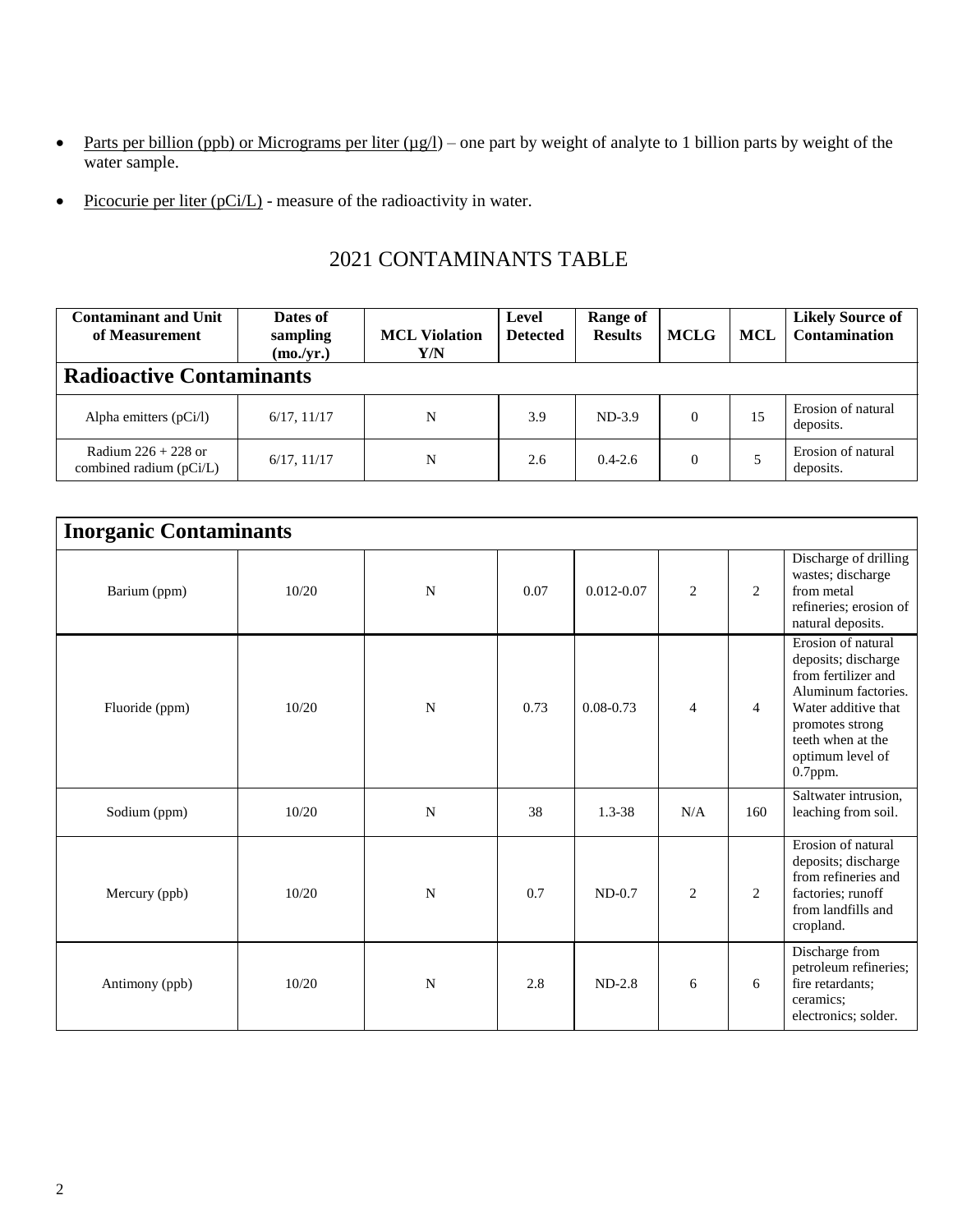| <b>Contaminant and</b><br>Unit of<br><b>Measurement</b> | Dates of<br>sampling<br>(mo./yr.) | MCL or<br><b>MRDL</b><br><b>Violation</b><br>(Y/N) | Level<br><b>Detected</b> | Range of<br><b>Results</b> | <b>MCLG</b> or<br><b>MRDLG</b> | <b>MCL</b> or<br><b>MRDL</b> | <b>Likely Source of</b><br><b>Contamination</b> |
|---------------------------------------------------------|-----------------------------------|----------------------------------------------------|--------------------------|----------------------------|--------------------------------|------------------------------|-------------------------------------------------|
| Chlorine (ppm)<br>(Stage 1)                             | $1 - 12/21$                       | N                                                  | 1.01                     | $0.95 - 1.1$               | $MRDI.G-4$                     | $MRDL = 4.0$                 | By-product of drinking<br>water disinfection.   |
| Haloacetic Acids<br>$(HAA5)$ (ppb)                      | 7/21                              | N                                                  | 20.0                     | $14.1 - 20.0$              | N/A                            | $MCL = 80$                   | By-product of drinking<br>water disinfection.   |
| Total<br><b>Trihalomethanes</b><br>$(TTHM)$ (ppb)       | 7/21                              | N                                                  | 11.8                     | $9.9 - 11.8$               | N/A                            | $MCL = 80$                   | By-product of drinking<br>water disinfection.   |

| <b>Lead and Copper (Tap Water)</b>                      |                                          |                               |                                                        |                                                        |             |                         |                                                                                                                     |  |
|---------------------------------------------------------|------------------------------------------|-------------------------------|--------------------------------------------------------|--------------------------------------------------------|-------------|-------------------------|---------------------------------------------------------------------------------------------------------------------|--|
| <b>Contaminant and</b><br>Unit of<br><b>Measurement</b> | Dates of<br><b>Sampling</b><br>(mo./yr.) | AL<br><b>Violation</b><br>Y/N | 90 <sup>th</sup><br><b>Percentile</b><br><b>Result</b> | No. of<br><b>Sampling sites</b><br>exceeding the<br>AL | <b>MCLG</b> | AL<br>(Action<br>Level) | <b>Likely Source of</b><br><b>Contamination</b>                                                                     |  |
| Lead (at the tap)<br>(ppb)                              | $7 - 9/20$                               | N                             | 7.6                                                    | 2 of 30                                                | $\Omega$    | 15                      | Corrosion of household<br>Plumbing systems, erosion<br>of natural deposits.                                         |  |
| Copper (at the tap)<br>(ppm)                            | $7 - 9/20$                               | N                             | 0.094                                                  | $0 \text{ of } 30$                                     | 1.3         | 1.3                     | Corrosion of household<br>plumbing systems, erosion<br>of natural deposits,<br>leaching from wood<br>preservatives. |  |

The sources of drinking water (both tap water and bottled water) include rivers, lakes, streams, ponds, reservoirs, springs, and wells. As water travels over the surface of the land or through the ground, it dissolves naturally occurring minerals and, in some cases, radioactive material, and can pick up substances resulting from the presence of animals or from human activity.

Contaminants that may be present in source water include:

(A) *Microbial contaminants*, such as viruses and bacteria, which may come from sewage treatment plants, septic systems, agricultural livestock operations, and wildlife.

(B) *Inorganic contaminants,* such as salts and metals, which can be naturally occurring or result from urban storm water runoff, industrial or domestic wastewater discharges, oil and gas production, mining, or farming.

(C) *Pesticides and herbicides,* which may come from a variety of sources such as agriculture, urban storm water runoff, and residential uses.

(D) *Organic chemical contaminants,* including synthetic and volatile organic chemicals, which are by-products of industrial processes and petroleum production, and can also come from gas stations, urban storm water runoff, and septic systems.

(E) *Radioactive contaminants,* which can be naturally occurring or be the result of oil and gas production and mining activities.

In order to ensure that tap water is safe to drink, EPA prescribes regulations which limit the number of certain contaminants in water provided by public water systems. FDA regulations establish limits for contaminants in bottled water which must provide the same protection for public health.